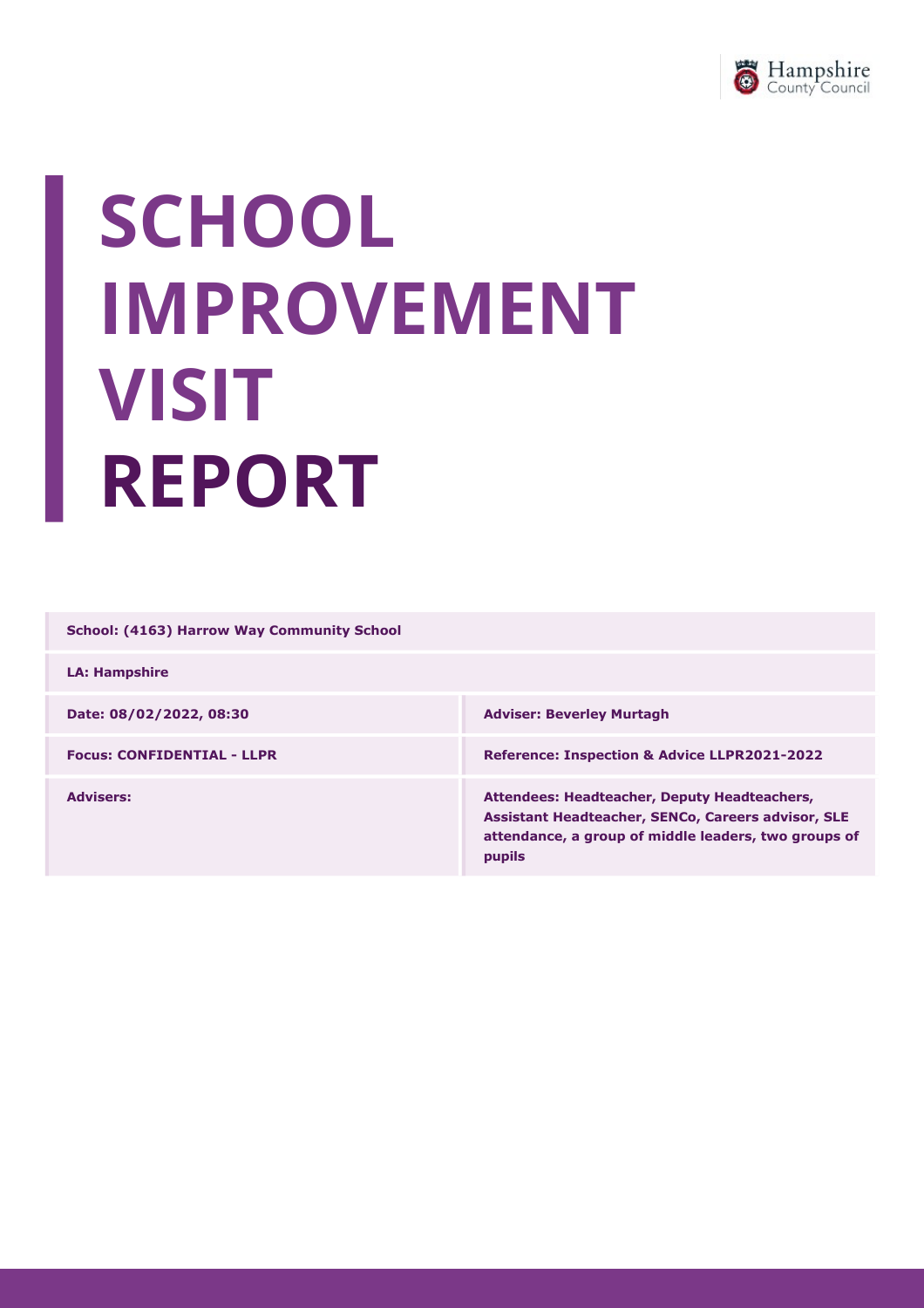

Assignee Beverley Murtagh Due Date 23/07/2022 Status Incomplete

# Summary of Main Findings

The school continues to have strong leadership capacity across all levels. The senior team are consultative and ensure that any new ideas are well thought out and researched before implementation. Leaders are very conscious of staff wellbeing. The school is well organised with clear systems for review and quality assurance. They seek the views of staff, parents and pupils in determining next steps. Governors are active and hold leaders to account and find ways to get to know what is happening at school level.

They have continued to refine the curriculum offer and the way it is delivered. Staff are well supported with a wide range of development opportunities. The school leaders ensure they visit other schools so they remain outward-looking.

## The School remains LOW PRIORITY for LA support.

written report should be showled by showled body with the governing body when published. The governing body when published.

## Activity reason

Annual LLPR

# Activity focus

To look at the tutor reading programme and visit a number of lessons to see how teachers are implementing strategies to challenge pupils. This is in addition to the usual LLP activities.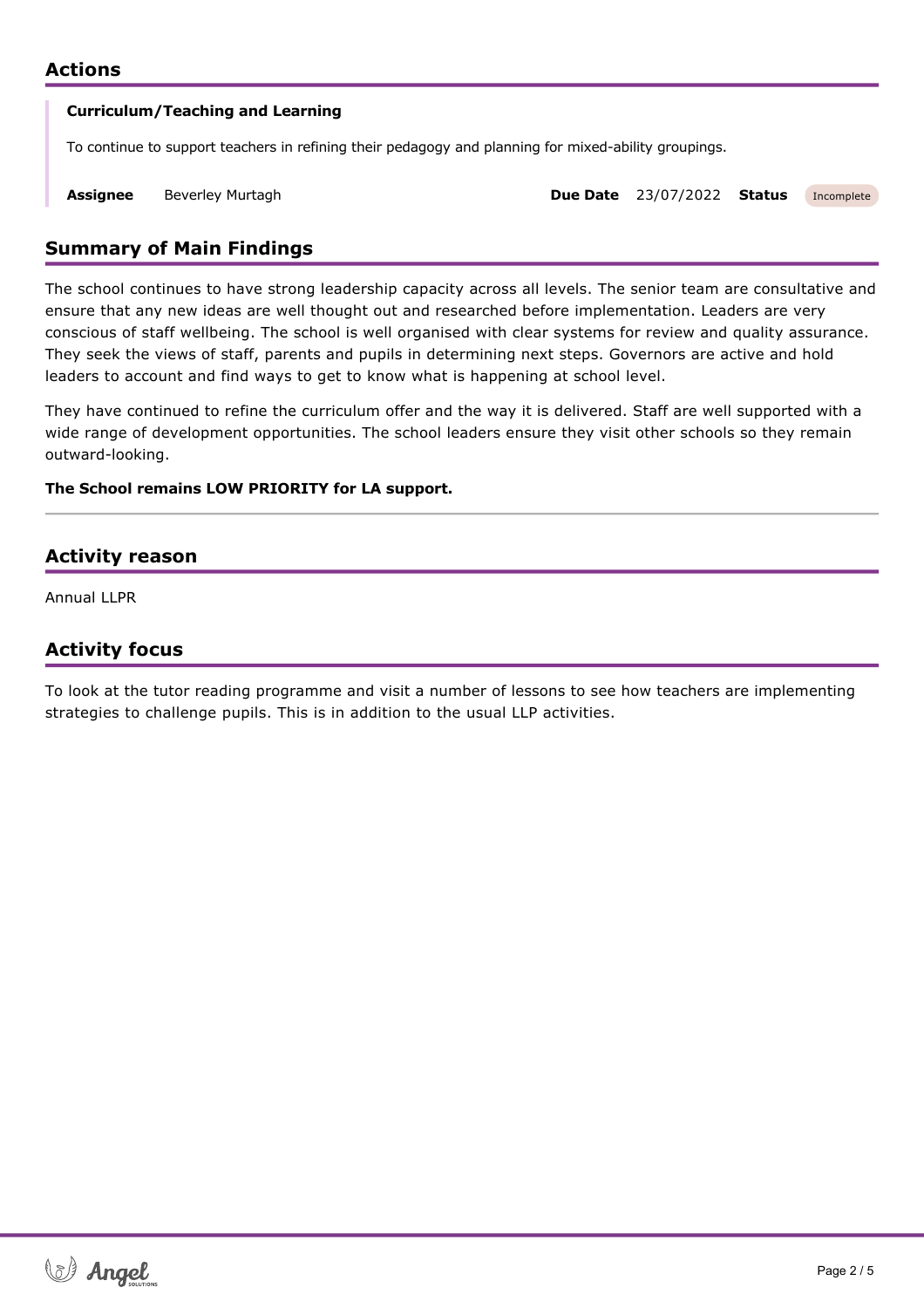The school was last inspected by Ofsted in March 2017 for a short inspection and was judged to remain a good school.

Areas for further development included:

- pupils' achievement in English improves so that it matches the strong progress in other subjects
- disadvantaged pupils and boys continue to make rapid progress so their outcomes are equal to others attendance continues to improve for disadvantaged pupils and those who have special educational needs and/or disabilities.

The school also had an Ofsted monitoring visit in October 2020 as part of their work to review how England's education system was managing the return to full time education after an extended break in formal schooling due to the Covid-19 pandemic.

As well as the usual activities for the LLP visit, the Headteacher arranged discussions with some middle leaders, two groups of pupils representing the different key stages, a discussion about careers provision and some lesson visits to look at teaching and learning in a range of subjects. There was also an opportunity to see the tutor reading programme in action.

The LLP was accompanied on this visit by an experienced Challenge Partner who is a deputy headteacher at another Hampshire Secondary school. Full feedback was given to the Headteacher at the end of the visit. The written report should be shared with the governing body when published.

## **Commentary**

#### Impact of Leadership

It is clear that the SEF is a document that is constantly developed within the leadership team, and it carefully paints a clear picture and is an accurate reflection of the many strengths and the key areas for improvement. The new behaviour policy is clear and simple for all stakeholders to follow, and pupils and staff felt it was effective. Leaders want to ensure that pupils can make the most of every minute in their lessons and reduce any low level disruption to learning. Staff engaged with research and surveyed the staff and pupils before making the changes required. The needs of all students are considered, and students with Special Educational Needs (SEN) have also been taken into account in responding to incidents in a restorative way.

The Headteacher has over staffed in both English and maths, which has had a positive effect. This has helped with curriculum planning and workload and enabled teachers to share good practice and engage in deeper dialogue around strategies for teaching and learning. Leaders have a strategic plan covering three years, and distil the first year of this into the current whole school priorities. The priorities for this year include the development of the reading programme, continued development of the curriculum and pedagogy and the reduction of any lost time in lessons due to behaviour.

Leaders have regular processes in place to quality assure all aspects of the school's work. The quality assurance process for middle leaders is robust, with the schools 'METAL' process in place to support middle leaders' knowledge of their subject. The leadership team are proud of the enrichment and extracurricular activities currently being offered to students, which are very varied. It is obvious the leadership team care about their staff and their wellbeing, and this is at the forefront of decision making.

There is one Designated Safeguarding Lead (DSL) and two deputies who triage the referrals which come in via the electronic communication system. Other members of the senior leadership team (SLT) have also completed safeguarding training. There is always someone available to give advice to staff and talk through any concerns they wish to raise. Staff also have regular updates to their safeguarding training including slots at the weekly staff briefing. Extra training was provided around the topic of peer to peer harm for both staff and pupils. Leaders track data carefully to pick up any trends but currently any incidents have been "one-offs".

Additional resources have also been added to the Personal, Social and Health Education (PSHE) programme to the  $P$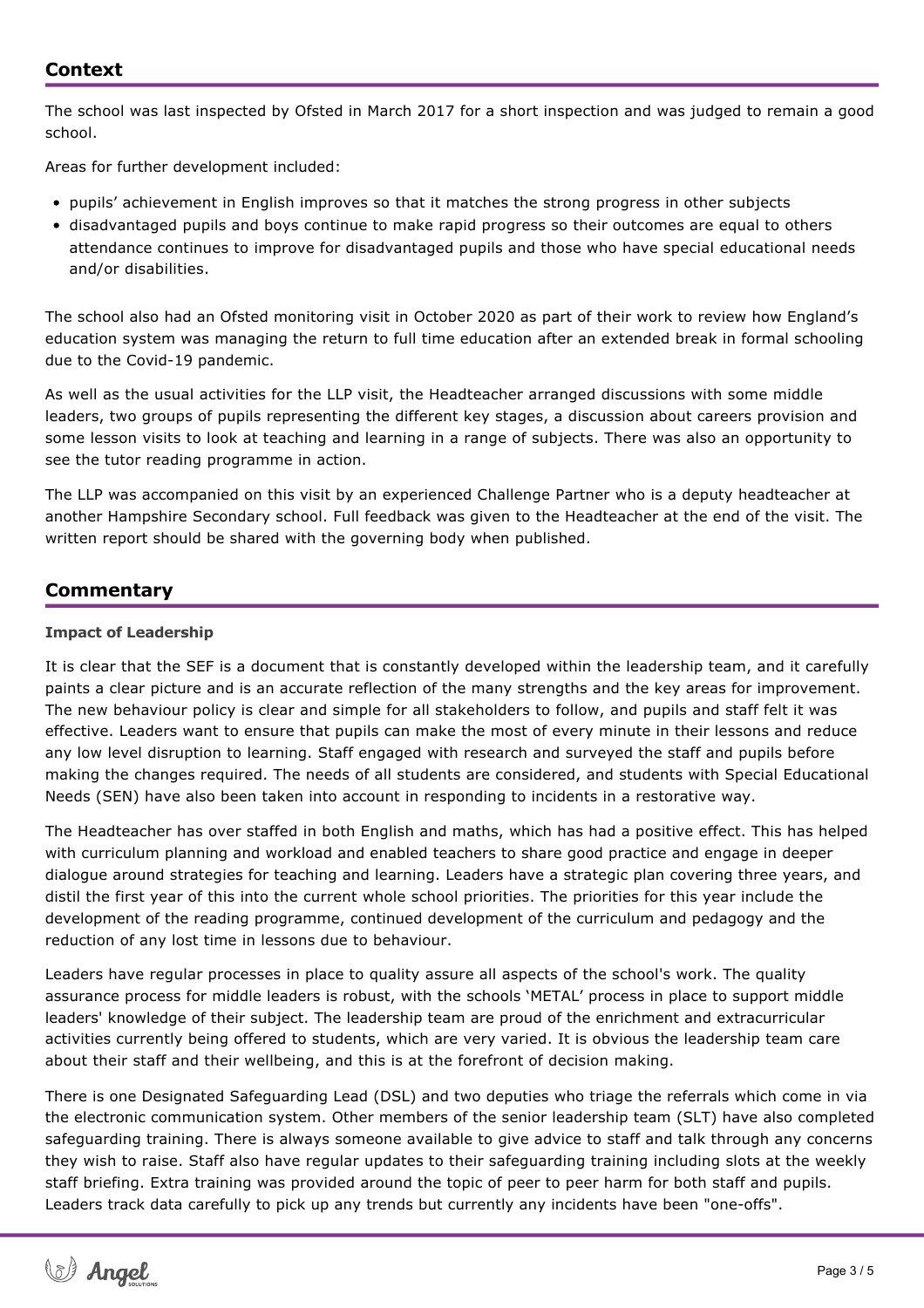Additional resources have also been added to the Personal, Social and Health Education (PSHE) programme to cover sexual health and this year some of this was tweaked to include discussions around sexual harassment. The pupils who were interviewed felt very safe at school and could give examples of how they are taught to be safe online. They felt that the house system vertical groupings encouraged good relationships between different age groups so that older pupils look out for younger ones. The Chair of governors takes the lead on safeguarding matters. There was a virtual check-in this week and the Deputy headteacher updates governors each half term. The Business manager has oversight of the single central record.

#### Quality of Education

The predictions for Year 11 look strong, with a further improvement from 2019 which is when the last available data was published. Leaders have used a Progress 8 calculation to create the current predictions. Year 11 have had a formal mock examination period and will have a second round later in the Spring term. The overall progress is in line with national average expectations. It looks strongest in the English Baccalaureate (EBacc) and open bucket subjects overall. Mathematics looks to be stronger than English but English is on an improving trajectory and both core subjects should improve before the GCSE examinations. English staffing is now very steady with a high quality team in place. The team have spent a substantial amount of time reviewing the curriculum and they are ambitious for every pupil to do well. Leaders have provided extra staffing which has given more planning, preparation and assessment (PPA) time for the team to work together. The move to mixed ability teaching has enabled the team to be much more flexible and able to move pupils around groups to get the best match.

The leadership feel the outcomes for Year 11 will remain on an improving trend and put this down to the Quality First teaching strategy and the work they have done on the curriculum. This improvement is most stark in the disadvantaged performance where the gaps have been closing more rapidly.

From September, for three mornings every week, students in Years 7 to 10 have taken part in the new Tutor Reading Programme. All students have access to a reading book and are encouraged to follow along as their tutor reads to them. The key Tier 2 word for the day is highlighted on the board which is then broken down and discussed with students. Students and staff have both enjoyed this new initiative which has led to a very calm start to the learning day. The staff leading the programme will be doing some further student and staff voice after this term to see if any improvements need to be developed. Leaders have worked with staff to ensure a more consistent standard is in place across all of the tutor groups. On the day of the visit all the groups seen were listening very carefully and following the text of the chosen book which the teacher was reading to them. It is clearly taken seriously and pupils looked to be enjoying this as a start to their school day.

There is a very calm, purposeful feel to the school where students are safe and happy, which leads to good learning. There is a mixture of good teaching strategies on show, such as cold calling, use of the visualiser to give feedback, and excellent modelling. There is an inconsistency in what is seen in terms of feedback from staff, which leads to a variation in standards seen in presentation of exercise books. There are some excellent examples of teacher feedback such as in English and history, but in other lessons no feedback was seen at all. Pupils did say that whole class feedback in mathematics is not always helpful, depending on the task. It may be some of this is kept in separate assessment books or online. The classroom learning walls could be more of a focus in some areas.

The middle leaders interviewed are proud to work at Harrow Way. They provide a rich curriculum and set high expectations for all students in their areas. Leaders have designed an ambitious curriculum. Students from Years 7 to 11 study a wide range of subjects, leading to a broad and balanced curriculum. Students' learning is sequenced well. The order of learning helps students to build their knowledge and make connections with earlier learning. Staff have broken down students' learning into manageable chunks. They have identified the subject content that they want students to know and remember. Teachers' subject knowledge is strong. Many teachers show expertise in their subject areas. Staff are well supported by leaders to develop their specialist knowledge and with career progression. Staff like working here and feel involved in making whole-school decisions.

Middle leaders explained they had control over the feedback they gave to students, and this was different depending on the area of the curriculum. They felt the 'METAL' process gave them an opportunity to delve into

their subject area and give them thinking time on what needs to be developed.